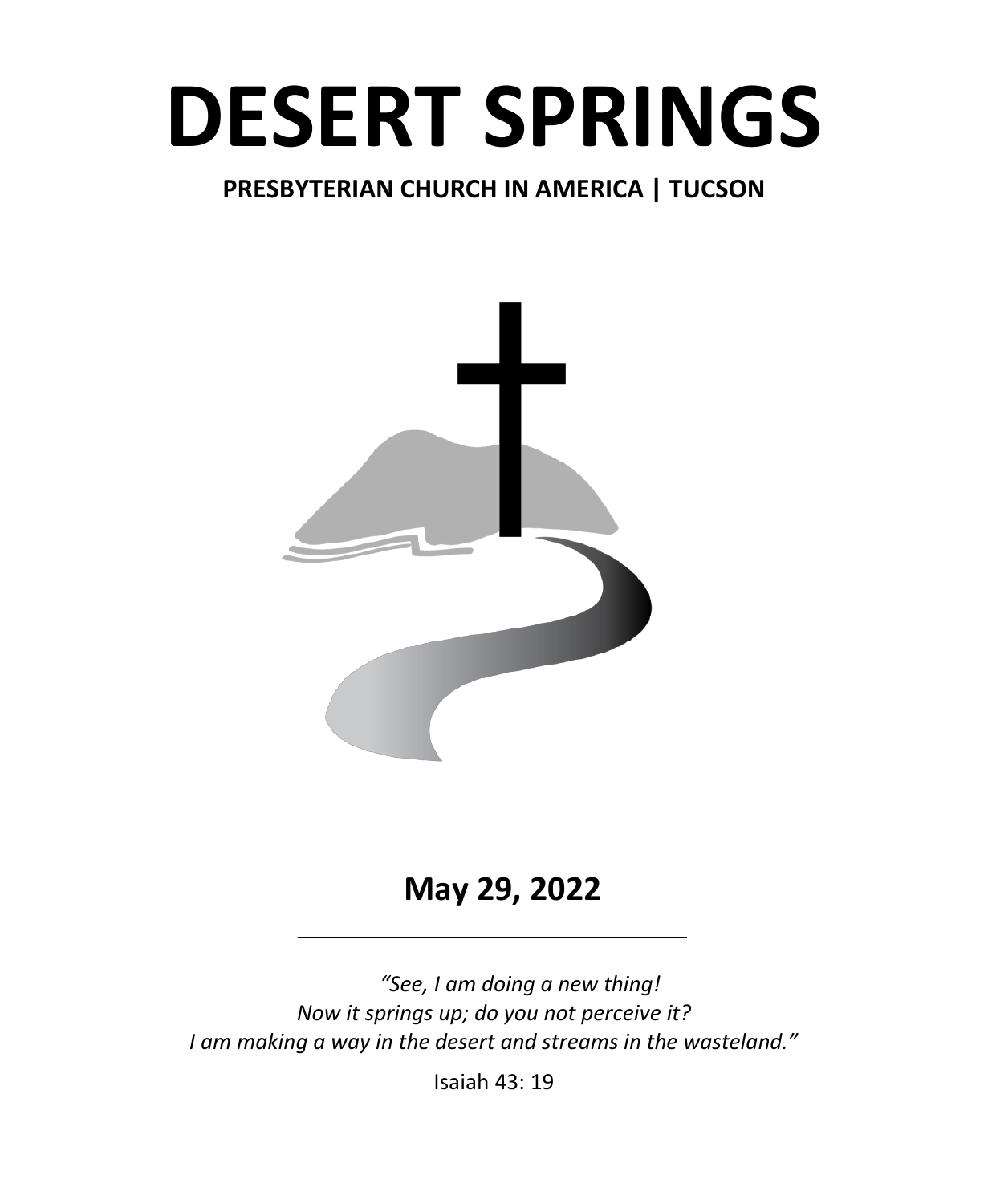# **To Our Visitors:**

*Thank you for choosing to worship with us this morning. Our desire is that you be encouraged and learn more about who Jesus is and what He has done for us. We are therefore committed to studying and understanding the Scriptures so that we might know and trust Jesus more fully. Hopefully, you received our gift to you, and we'd love to be able to talk to you after the worship service.*

# **Notes on Our Service:**

*Churches can conduct their worship services quite differently. As you prepare for worship, please take a few moments to review the commitments and values that shape our worship service.*

**Liturgy:** *The liturgy is the order of things in a worship service. The intent is for the liturgy to engage our minds with truth, stirring up what Jonathan Edwards called 'holy affections,' or emotions, which it then helps us to express. The overall pattern of the worship service is designed to reinforce the centrality of the good news of Jesus Christ. We see His greatness, our rebelliousness, and how Jesus forgives us and begins to change us. We are also given opportunities to share our needs with Jesus as we pray.*

**Participation by the People:** *Our worship is structured to emphasize participation. We encourage everyone to sing and pray, and to confess individual sins and faith.*

**Corporate Responses:** *The liturgical practice of responsive reading traces back to the beginnings of the Church. It follows the pattern of Scripture and helps instruct us in how to worship. It can be like learning a new language that expresses what is going on inside of you.*

**Music:** *Our Music Team is composed of members of our congregation under the direction of a professional Music Director. Songs and arrangements are selected so that ordinary people can sing them in order to best facilitate congregational worship.*

**Giving:** *We believe giving in proportion to God's provision to us is an act of worship. We have a plate for offerings at the front of the Sanctuary.*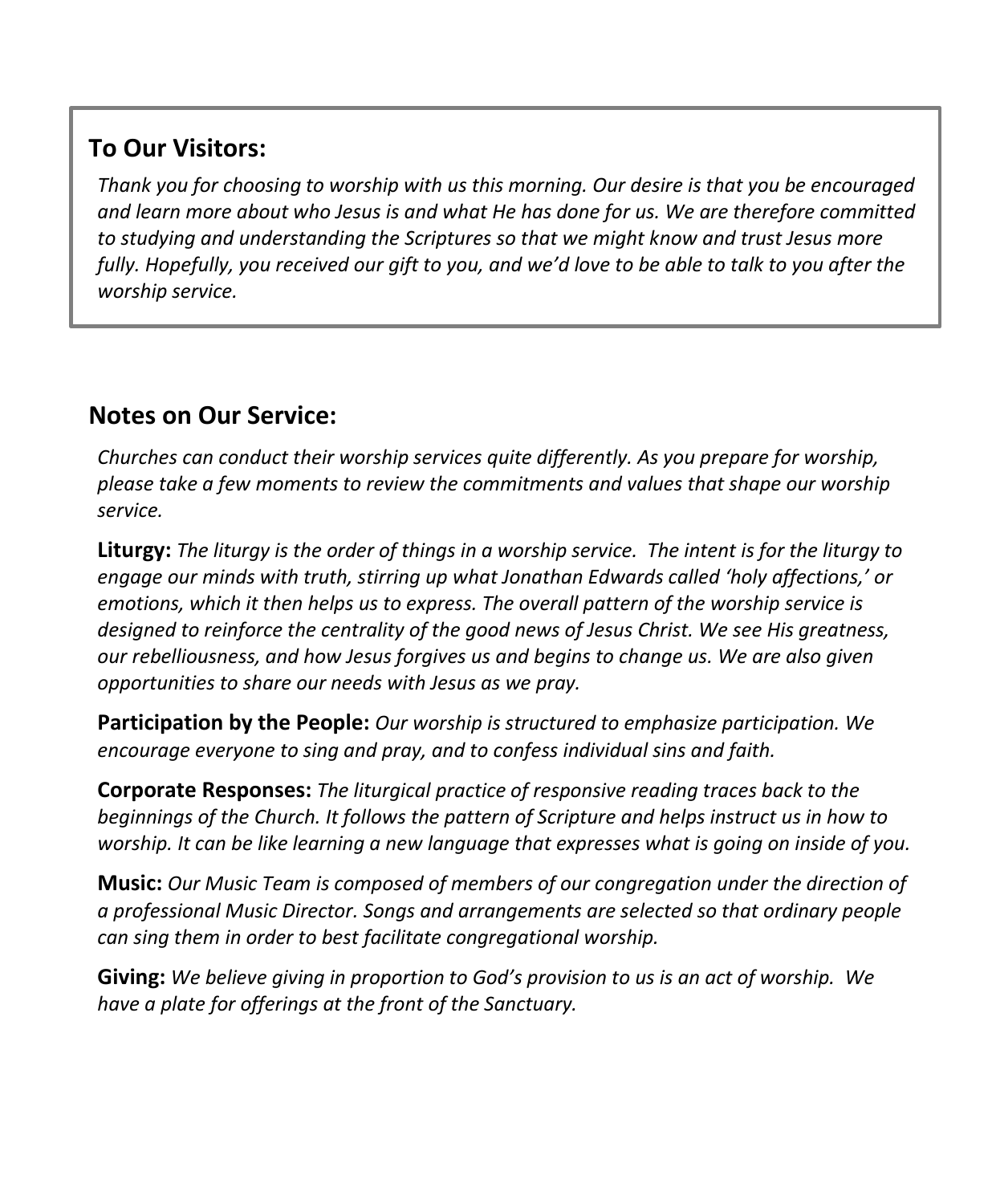# **ORDER OF WORSHIP DESERT SPRINGS PRESBYTERIAN CHURCH**

May 29, 2022 The Lord's Day 10:30 a.m.

*Refreshing weary souls with the gospel of Jesus in worship, discipleship and evangelism.*

# **WELCOME**

#### **PRELUDE & MEDITATION**

*<sup>38</sup>And Peter said to them, "Repent and be baptized every one of you in the name of Jesus Christ for the forgiveness of your sins, and you will receive the gift of the Holy Spirit. 39 For the promise is for you and for your children and for all who are far off, everyone whom the Lord our God calls to himself." -Acts 2:38 – 39*

# **\* DOXOLOGY**

"O Breath of God" (The Risen Christ) (v. 1) K. Getty | P. Madeira

# **EXALTATION OF GOD**

# **\*CALL TO WORSHIP Psalms 5**

- Pastor: Give ear to my words, O LORD; consider my groaning.
- **People: Give attention to the sound of my cry, my King and my God, for to You do I pray. O LORD, in the morning You hear my voice; in the morning I prepare a sacrifice for You and watch.**
- Pastor: For you are not a God who delights in wickedness; evil may not dwell with You. The boastful shall not stand before Your eyes; You hate all evildoers.
- **People: But let all who take refuge in You rejoice; let them ever sing for joy, and spread Your protection over them, that those who love Your name may exult in You.**
	- *All: For You bless the righteous, O LORD; You cover him with favor as with a shield.*

# **\*SONG OF EXALTATION**

"Worship Christ, the Risen King!" The Contract of the Hymn #286 (vv. 1-4)

# **INVOCATION**

*We ask God to be present with us as we worship so we receive Christ and His benefits.*

*\* Please stand if able*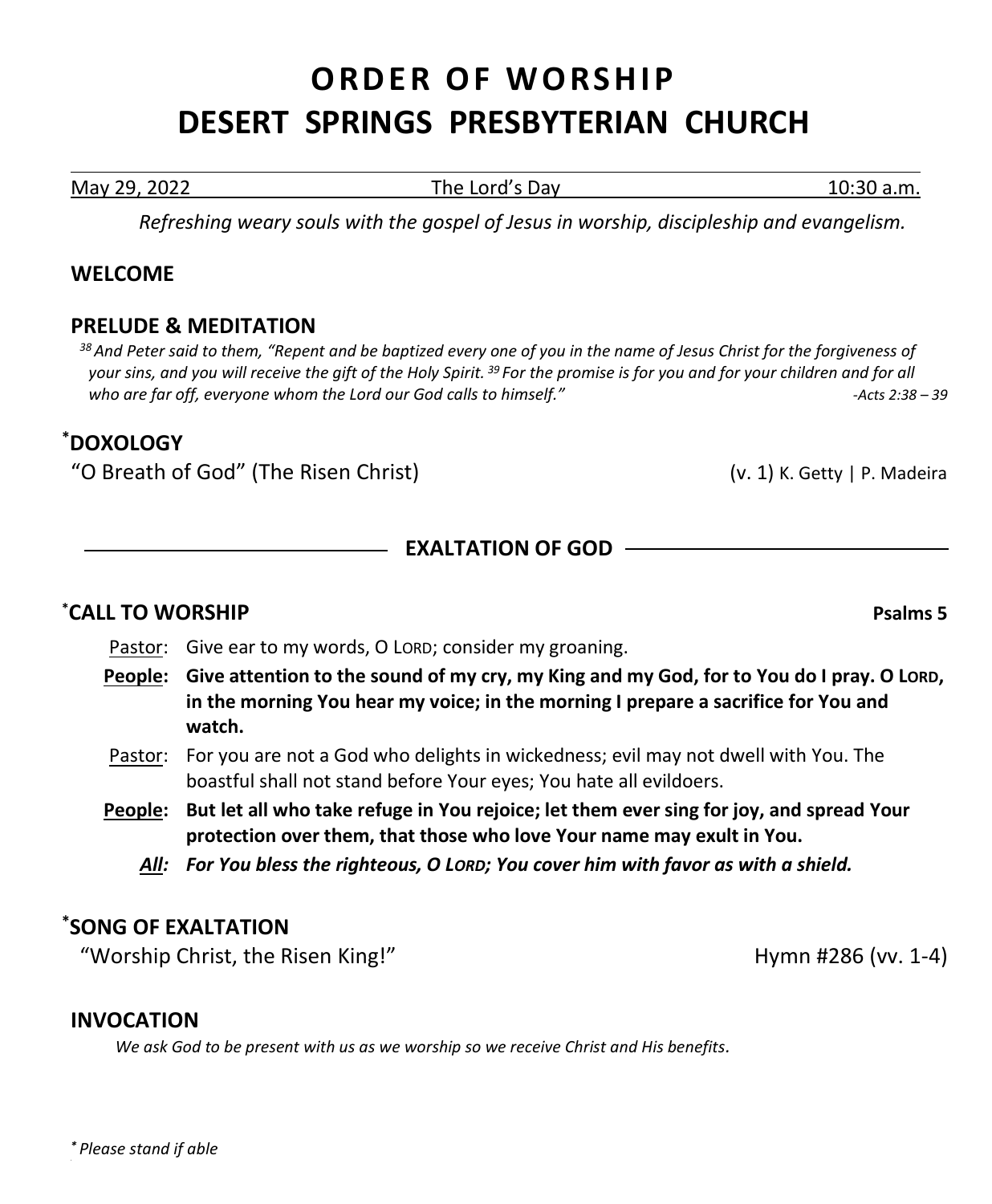"*The sins of the wicked anger God, but the sins of professing Christians grieve Him*." -Thomas Watson

#### **CONFESSION OF SIN**

Pastor: Knowing that there is now no condemnation for those in Christ Jesus and nothing is able separate us from the love of God in Jesus Christ, let us freely and silently confess the wrong we have done.

*-Time for the Silent Confession of Sins –*

# **\*ASSURANCE OF PARDON**

Pastor: Who shall bring any charge against God's elect? It is God who justifies. Who is to condemn? Christ Jesus is the one who died—more than that, who was raised—who is at the right hand of God, who indeed is interceding for us. *-Romans 8*

*"No sin of yours will ruin you, if you believe; and nothing will save, if you do not." -Thomas Boston*

# **\*SONGS OF RESPONSE**

"Out of the Depths" and the state of the Depths" and the state of the Depths" and the state of the B. Kauflin "Be Thou My Vision" Hymn #642 (vv.1-5)

#### **SCRIPTURE READING George Molenaar**

Old Testament: Exodus 17:8-16 New Testament: Romans 8:26-30; Philippians 4:4-7 Leader: The grass withers and flowers fade…

**People: But the word of God endures forever.**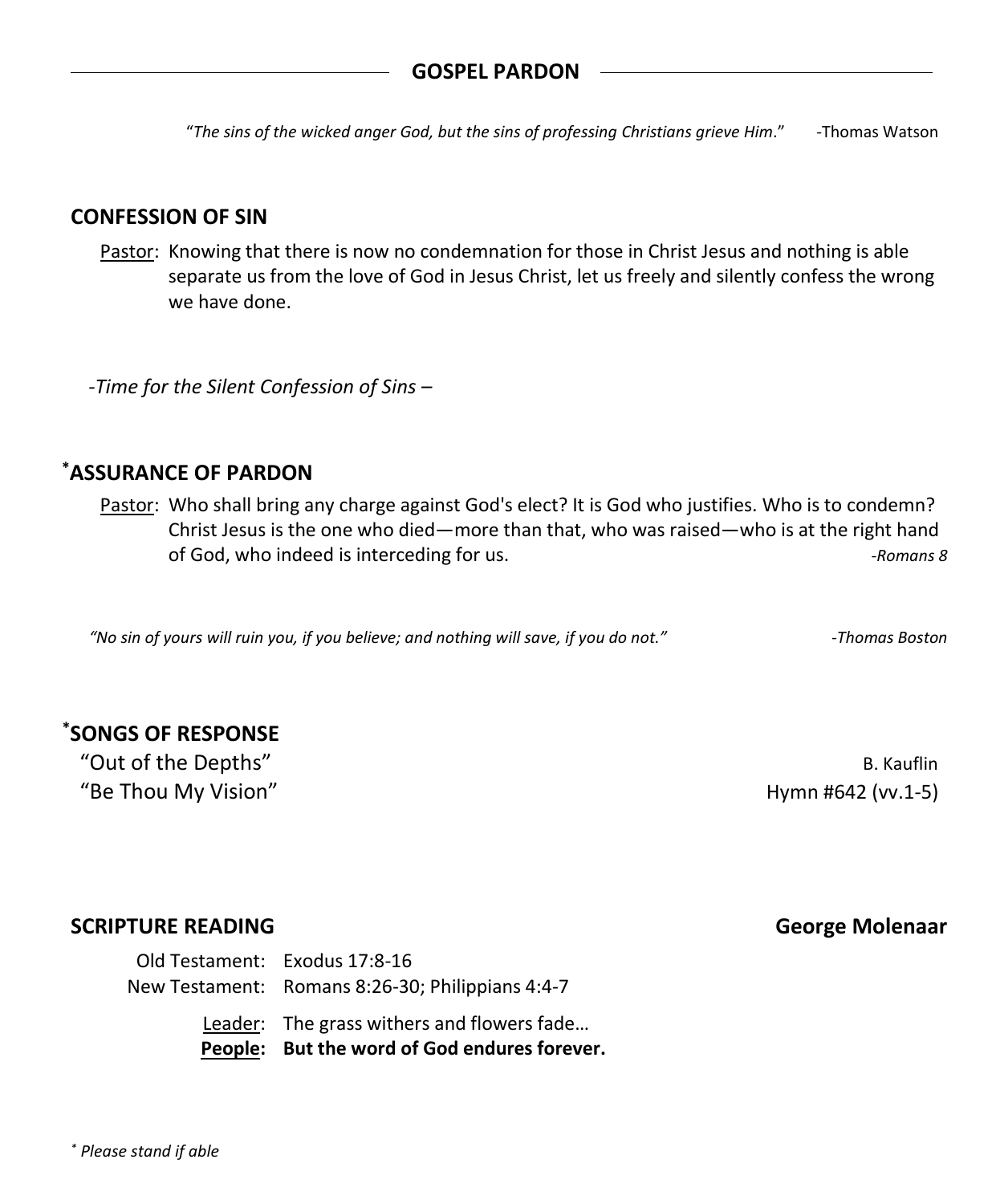# **HEAR THE WORD OF GOD SERMON SERIES "GOSPEL COMMUNITY"**

# **SERMON TEXT** Acts 2:42-47 **PRAYER FOR ILLUMINATION SERMON Pastor Steve Cavallaro**

# *"THE COMMUNITY OF PRAYER"*

# \* **SONG OF CELEBRATION**

"O the Deep, Deep Love of Jesus!" The Contract of the Hymn #535 (vv. 1-3)

# \* **CONFESSION OF FAITH**

*All: We affirm our belief in the one-eternal God, Creator and Lord of the world, Father, Son and Holy Spirit, who governs all things according to the purpose of His will. He has been calling out from the world a people for Himself and sending His people back into the world to be His servants and His witnesses, for the extension of His kingdom, the building up of Christ's body, and the glory of His name.*

*We affirm that there is only one Savior and only one gospel. We recognize that everyone has some knowledge of God through His general revelation in nature. But we deny that this can save, for people suppress the truth by their unrighteousness. Jesus Christ, being Himself the only God-man, who gave Himself as the only ransom for sinners, is the only mediator between God and people. There is no other name by which we must be saved. We believe in the power of the Holy Spirit. The Father sent His Spirit to bear witness to His Son; without His witness ours is futile. Conviction of sin, faith in Christ, new birth and Christian growth are all His work. Further, the Holy Spirit is a missionary spirit; thus, evangelism should arise spontaneously from a Spirit-filled church.*

*-Adapted from the Lausanne Covenant*

# **WORSHIP AT THE TABLE WORDS OF INSTITUTION**

#### **COMMUNION PRAYER**

*All: Heavenly Father,*

*We thank You that You have given such a great benefit to poor sinners like us. You have brought us into fellowship with Your Son, Jesus, who gave Himself over to death for us. You give Him to us as the bread and wine of eternal life. May we not forget the many benefits You have given us in Christ– forgiveness of sin, Your Spirit to empower us toward obedience, the Body of Christ and so much more. Sustain us unto eternal life. Amen.*

# **DISTRIBUTION OF ELEMENTS**

*The cups in the inner rings contain wine; the outer ring contains juice. Gluten and yeast-free crackers, prepared in a common kitchen, are also provided.*